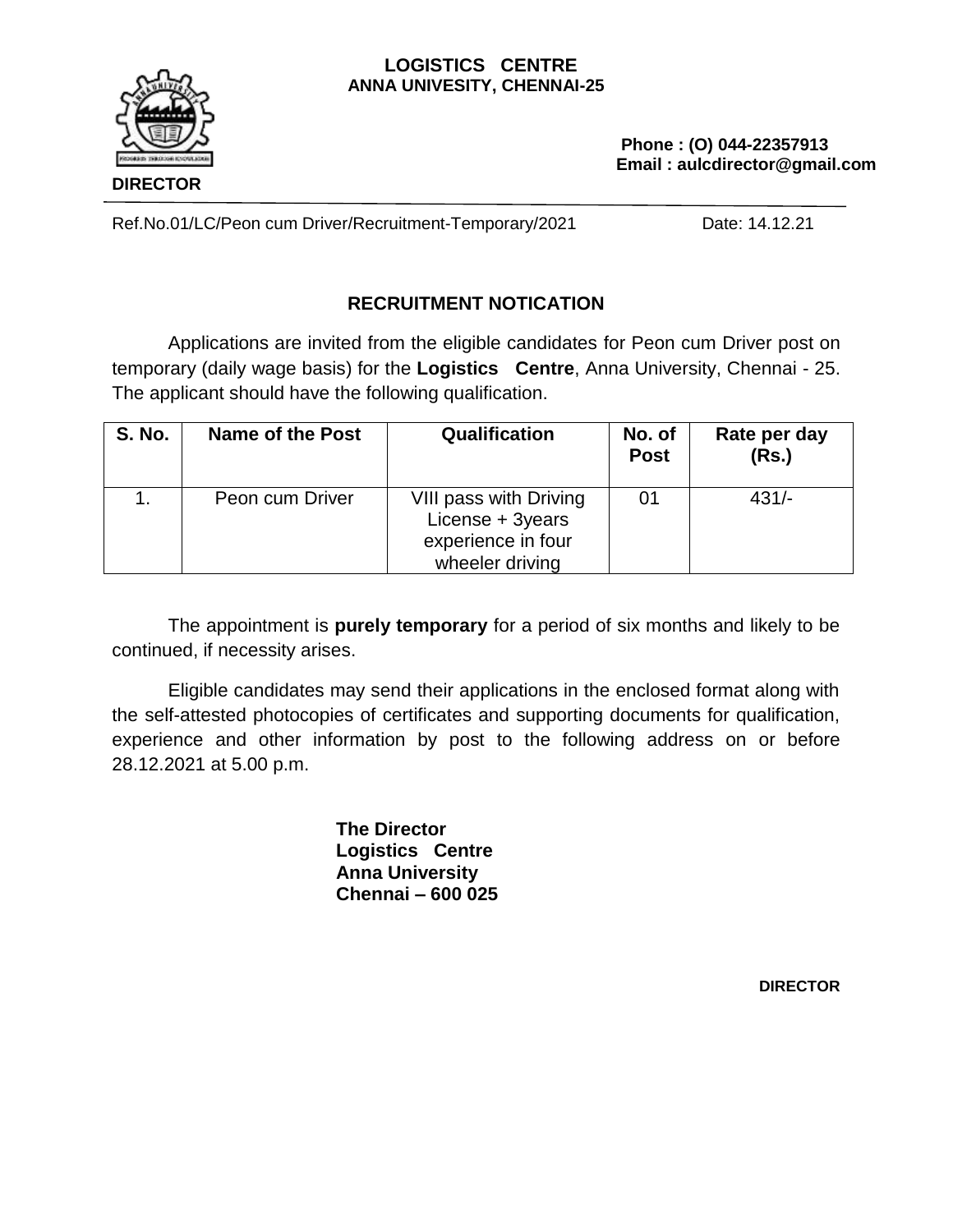### **LOGISTICS CENTRE ANNA UNIVERSITY, CHENNAI-25**



### **APPLICATION FOR THE POST OF PEON CUM DRIVER (TEMPORARY-DAILY WAGE BASIS)**

Ref.No.01/LC/Peon cum Driver/Recruitment-Temporary/2021 Date: 14.12.21

| 1.               | Name (in Block Letters)                 |                               |  |                 |  |
|------------------|-----------------------------------------|-------------------------------|--|-----------------|--|
| $\overline{2}$ . | Date of Birth & Age                     |                               |  | Photo           |  |
| 3.               | Address for<br>Communication            |                               |  |                 |  |
| $\overline{4}$ . | E-mail ID                               |                               |  |                 |  |
| 5.               | <b>Mobile Number</b>                    |                               |  |                 |  |
| 6.               | Nationality                             |                               |  |                 |  |
| $\overline{7}$ . | <b>Aadhaar Number</b>                   |                               |  |                 |  |
| 8.               | <b>Educational Qualifications:</b>      |                               |  |                 |  |
|                  | Qualification                           | Name of the<br>School/College |  | Year of Passing |  |
|                  |                                         |                               |  |                 |  |
|                  |                                         |                               |  |                 |  |
| 9.               | Experience                              |                               |  |                 |  |
| 10.              | <b>Additional Information</b><br>if any |                               |  |                 |  |

# **Declaration**

I hereby declare that the information provided in this application is correct to best of my knowledge and belief, and I am aware that providing wrong information may lead to rejection of my application or termination of my service without any notice, if employed. I am also aware that this application is only for temporary post.

Place: